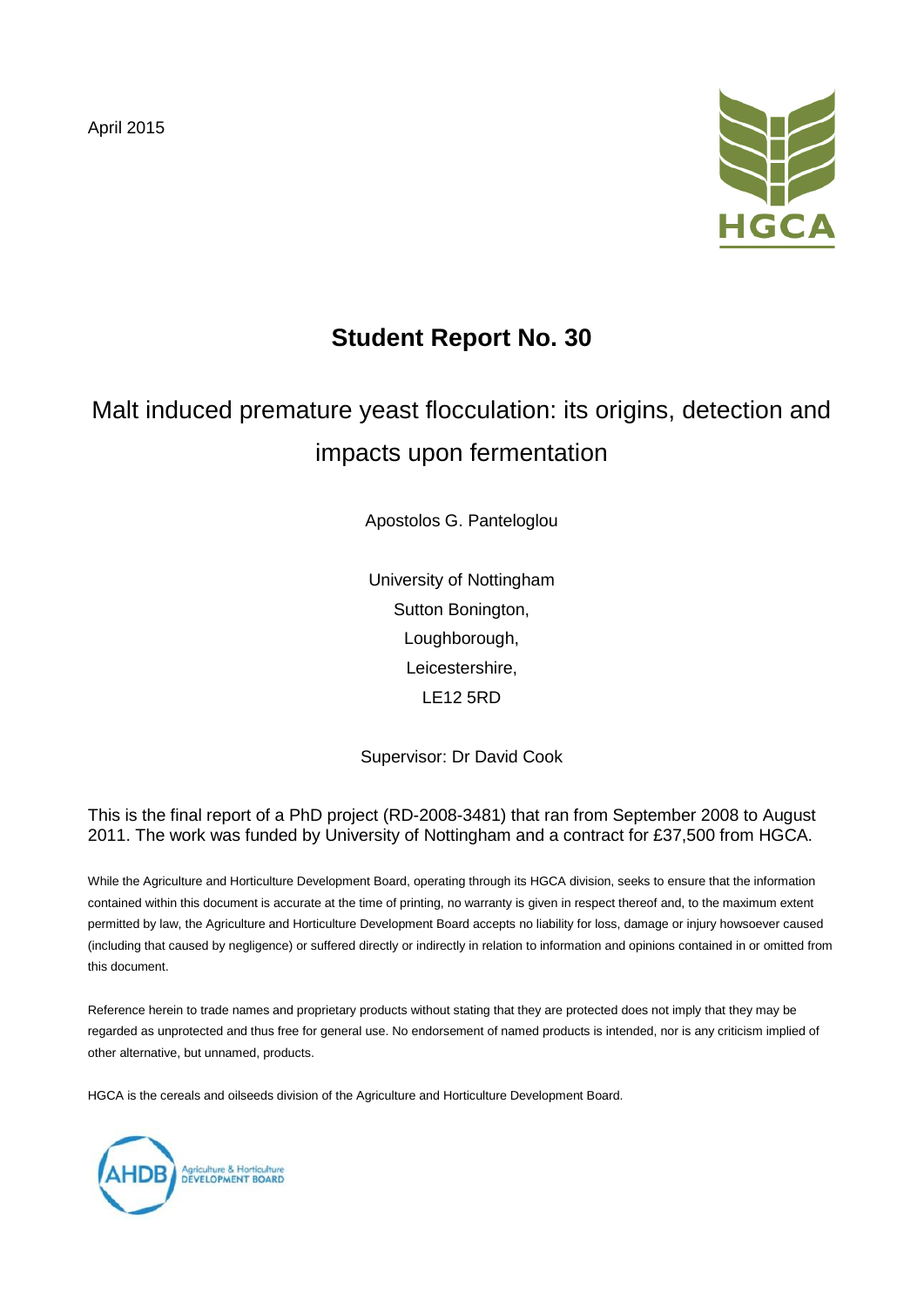#### **1. Abstract**

Premature yeast flocculation (PYF) is a sporadic problem encountered during industrial brewing fermentations. Current hypothesis states that factors thought to arise from fungal infection of the barley in the field and/or the malt in the maltings cause yeast to flocculate prematurely and/or heavily before the depletion of the sugars in the wort. This results in poorly attenuated worts, with higher residual extract and lower alcohol by volume, flavour abnormalities (i.e. diacetyl,  $SO_2$ ), lower carbonation levels, disruption of process cycle times and potential issues with the re-use of the yeast in subsequent fermentations. Consequently, premature yeast flocculation generates significant financial and logistical problems both to the brewer and the maltster.

In the current study, a small-scale fermentation assay was developed and optimised to predict the PYF potential of malts, as well as to investigate the importance of the yeast strain in the incidence and severity of the phenomenon. Furthermore, the impacts of the PYF factor(s) (i.e. arabinoxylans, antimicrobial peptides) on yeast fermentation performance and metabolite uptake were also studied, whilst the Biolog detection system was investigated as a potential rapid tool to detect PYF.

The results obtained suggested that our in-house assay can be successfully used to predict the PYF potential of malts 69 or 40 h post-pitching depending upon the yeast strain used. Whilst ale yeasts were not found to be susceptible to PYF, lager yeasts exhibited different degrees of susceptibility, even to the same PYF factor(s). More specifically, the more flocculent lager yeast SMA was found to be more susceptible than the medium flocculent lager yeast W34/70. However, interestingly, the fermentation performance of a PYF+ wort could be significantly improved by using a non-flocculent and a relatively PYF-insensitive lager yeast. It was also shown that worts with lower amount of glucose and maltose could be responsible for poor fermentation profiles and/or heavy PYF as well as elevated residual sugars and lower fermentability. The observation that linoleic acid (6 mg. I-1) exacerbated PYF ( $P = 0.047$ ) and made its detection more rapid was found to be contrary to the "titration hypothesis" (Axcell *et al*., 2000) which hypothesised that the addition of fatty acids might "titrate" out antimicrobial peptides so that they can no longer bind to the yeast cells. High gravity fermentations with worts inducing PYF did not have a significant effect  $(P > 0.05)$  on yeast physiological characteristics or fermentation performance, suggesting that the PYF+ sample used in this study was inducing PYF though the 'bridging' polysaccharide mechanism rather than through the antimicrobial peptides. The Biolog system can be used for the

2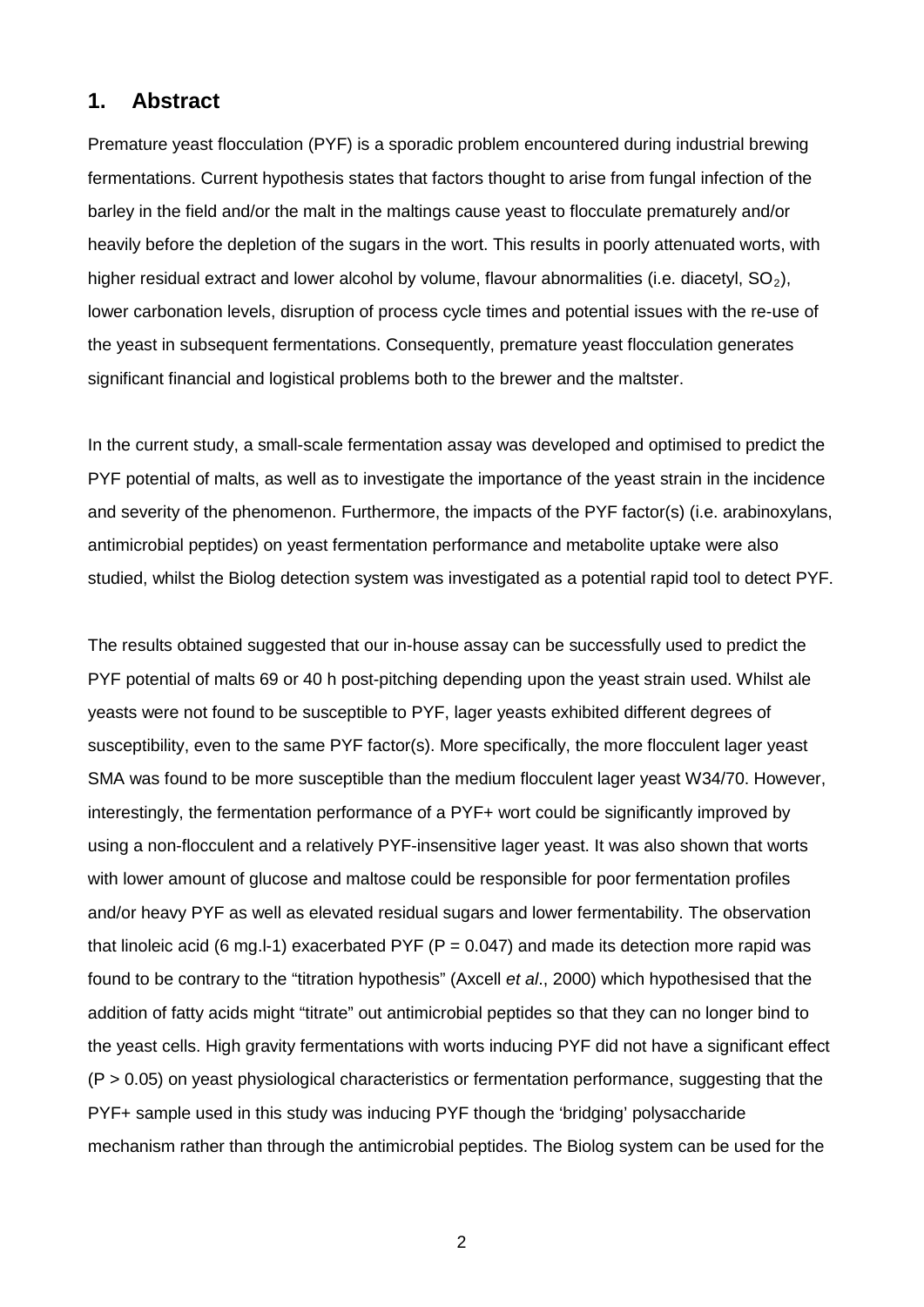metabolic characterisation of different flocculence lager yeasts incubated in different fermentation media, whilst wort composition had a significant effect in redox reduction reactions.

#### **2. Conclusion**

The objective of this thesis was the study of the PYF phenomenon in the brewing and malting industry. The aim was to investigate the origins, detection and impacts of the PYF factor(s) upon fermentation. To achieve this, several steps were undertaken. These steps included the development and optimisation of a small-scale fermentation assay to predict the PYF potential of malts, the study of how yeast strains of varying degrees of flocculence are impacted by PYF, the investigation of the impacts of PYF factor(s) on fermentation performance and metabolite profile as well as the study of sensitivity of different yeast strains against PYF factor(s) (i.e. PYF+ worts).

Using the in-house small-scale fermentation assay, the medium (W34/70) and highly flocculent (SMA) lager yeast strains, the PYF potential of the malts was successfully predicted 69 and 40 h post-pitching, respectively. (Panteloglou *et al.*, 2010). SMA yeast was found to be more susceptible to PYF factor(s) than W34/70 yeast, (Panteloglou *et al.,* 2011), supporting the previous findings of Armstrong and Bendiak (2007) who indicated that the more flocculent lager yeast strains were more susceptible to PYF, whilst a range of PYF+ malts sourced from the industry exhibited different degrees of PYF severity when fermented with the same brewing lager yeast strain. This result was found to be in agreement with earlier studies suggesting that there are varying types of PYF factor(s) and consequently different degrees of PYF (Van Nierop *et al.*, 2004). The fact that the results obtained from our in-house PYF assay were in agreement with the results obtained from the majority (80%) of the research labs who participated in a ring-trial in a collaborative study between research labs worldwide convened by Campden BRI, indicated that our in-house small-scale fermentation assay (Panteloglou *et al.*, 2010) can be successfully used for the prediction of the PYF potential of different malt samples. The results obtained were consistent with the PYF problems that had been presented by the malts when brewed on an industrial scale. Besides that, it was also concluded that worts containing lower amount of glucose and maltose could be responsible for poor fermentation profiles, heavy and/or PYF, as well as elevated residual sugars and lower fermentability at the end of the primary fermentation. These findings supported the view of Axcell (2003) who highlighted the importance of wort composition both on yeast flocculation and fermentation performance.

In order to achieve a reduction in the time required for detection, as well as to enhance the current knowledge of the mechanisms involved in the PYF process, our in-house fermentation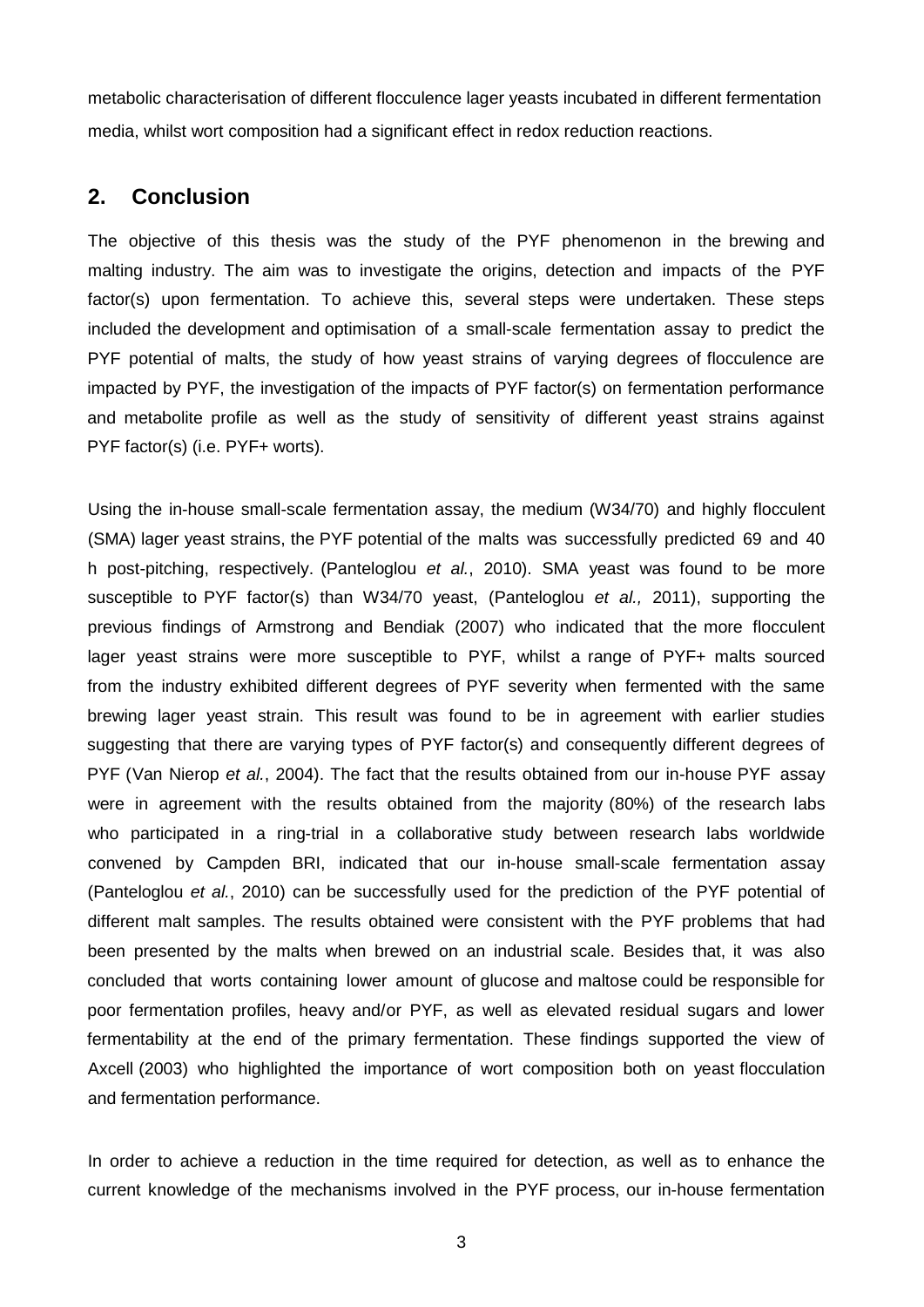assay was optimised. The results obtained suggested that supplementation of the worts with 6 mg.I<sup>-1</sup> linoleic acid (C<sub>18</sub>H<sub>32</sub>O<sub>2</sub>; 18:2) before pitching, as well as the use of the highly flocculent PYF sensitive lager yeast strain SMA, enabled the differentiation between PYF+ and PYF- malts just after 40 h post-pitching. This result was found to be in agreement with the findings of Jibiki *et al.* (2006) who, by using a different fermentation PYF test (i.e. 50 ml test tube), lower pitching rate (i.e.  $15 \times 10^6$  live cells.ml<sup>-1</sup> instead of 20 million cells) but the same yeast strain (SMA), also showed maximum differences in the number of suspended yeast cell counts between PYF+ and PYF- fermentations at the same time point through fermentation (i.e. 40 h post-pitching). The results obtained also indicated that among the five experimental factors used to optimise the PYF test (i.e. CaCl<sub>2</sub>, Zn<sup>2+</sup>, 18:2, glucose and "turbid" worts), chosen on the basis that they would affect flocculation, only the addition of 18:2 had a significant effect. This effect was possibly because solid particles (i.e. 18:2) act as nucleation sites for  $CO<sub>2</sub>$  bubble formation allowing the increase of suspended cells, due to lower  $CO<sub>2</sub>$ accumulation in the fermenting broth, and therefore promoting a more vigorous fermentation (Boswell *et al.*, 2002; Stewart & Martin, 2004; Kuhbech *et al.*, 2007; Gibson, 2011). However, since the production of "turbid worts" had no impact on the ability of the test to distinguish between PYF+ and PYF- worts, if the nucleation hypothesis is correct, then it is something very limited to the lipid content of the nucleation sites.

Using the in-house small-scale fermentation tests, the importance of varying degrees of flocculence of lager and ale yeast strains on the incidence and severity of the PYF phenomenon was also investigated. The results obtained suggested that the yeast strain has an important role on the PYF phenomenon. Thus, whilst none of the ale yeasts (i.e. NCYC 1332, M2) used in this study were found to be susceptible to the different PYF factor(s), lager yeasts (i.e. W34/70, SMA and 'Industrial') exhibited different degrees of susceptibility even to the same PYF factor(s). More specifically, it was found that the more flocculent yeast, SMA, exhibited a higher degree of susceptibility than the less-flocculent yeast, W34/70. This result was found to be in agreement with previous studies indicating that ale yeasts, either flocculent or non-flocculent, were not susceptible to PYF (Jibiki *et al.*, 2006). Interestingly, it was also shown that the fermentation performance of a PYF+ wort could be significantly improved, with respect to the number of suspended yeast cell counts, residual gravity and alcohol yield, by using a non-flocculent lager yeast strain which is relatively insensitive to PYF (Panteloglou *et al.*, 2011). However, the improvement in the fermentation profiles varied amongst the different PYF+ samples. These results help to explain why malt supplied from the same producer (i.e. barley from the same variety, harvest year and region of production) and malted under the same conditions can give rise either to 'normal' or PYF worts. Thus, besides the PYF potential of the barley/malt samples, the yeast strain was found to have an important role on the incidence and severity of the PYF phenomenon.

4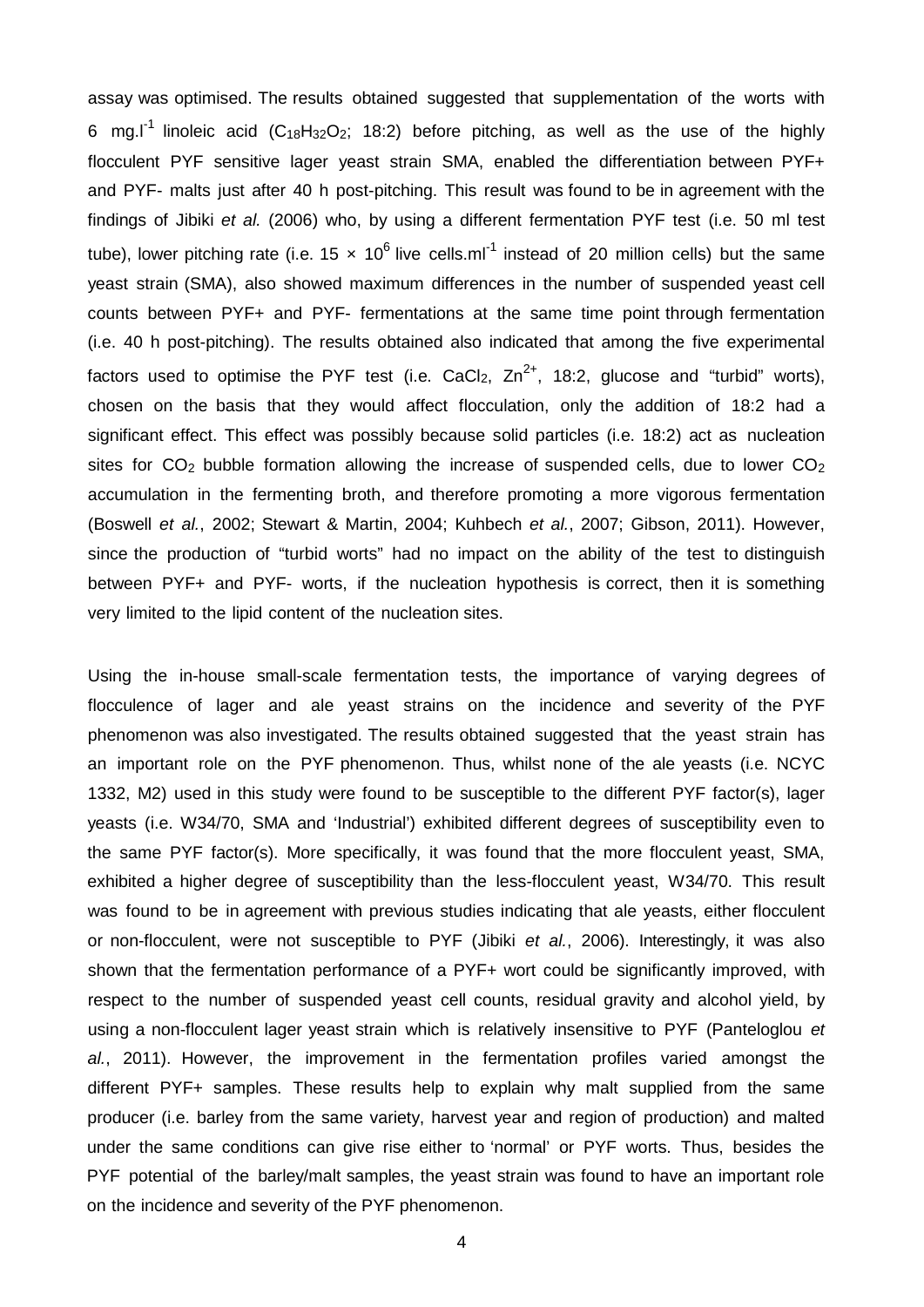The impacts of PYF factor(s) on yeast fermentation performance and metabolite profile were investigated using mini fermentations (120 ml). The experiments, conducted under stirred and unstirred conditions using high gravity (15°P) PYF+ and PYF- worts originating from the same barley variety, harvest year and region of production, were performed in order to see if any effects consistent with the antimicrobial peptide hypothesis (Axcell *et al.*, 2000) could be found. The results obtained suggested that 15°P fermentations with worts inducing PYF did not have a significant effect on yeast physiological characteristics (i.e. cell density, viability, budding index), metabolite uptake (i.e. sugars, FAN) or fermentation performance (i.e. CO<sub>2</sub>, alcohol). Thus, it was suggested that the PYF+ sample used in these experiments was inducing PYF through the presence of 'bridging' polysaccharide mechanism rather than through the presence of antimicrobial peptides. Besides that, it was shown that by keeping yeast in suspension, by mechanical agitation, fermentation progression was quicker and cell density, viability, alcohol yield and CO<sub>2</sub> evolution were higher. Similar trends were also observed in 500 ml brewing fermentations conducted with *Saccharomyces cerevisiae* NCYC 1324 under continuous stirring (Boswell et al., 2002).

The Biolog Phenotype MicroArray system was used for the metabolic characterisation of varying degrees of flocculence yeast strains incubated in different fermentation media (i.e. PYF+ and PYF- worts). The results obtained suggested that the amount of IFY used to stabilise the signal during the analysis, has a significant as well as a direct effect on Biolog reactions. More specifically, it was shown that by increasing the amount of IFY the signal remained stable, even after 20 h of incubation (i.e. the point where the maximum average redox values were observed). However, increasing the amount of IFY (i.e. > 40%) besides increasing the overall cost of the analysis resulted also in "wrong estimates". Besides that, it was also concluded that whilst a lager yeast strain might be insensitive to PYF factor(s) both in small- and industrial- scale fermentations, the same yeast strain may also be sensitive to some other attributes of the same wort (e.g. vitamins, trace elements) during the Biolog analysis. Thus, it was concluded that wort composition has a significant effect not only on yeast flocculation and fermentation performance (Axcell, 2003) but also on the redox dye reduction used to monitor metabolic activity in the Biolog system.

#### **3. Future Work**

Despite systematic investigations in recent decades, progress towards the effective detection and control of PYF has been hampered by the lack of a universal diagnostic method. Thus, the establishment of a universal and reliable test, using a common lager yeast strain (e.g. SMA), and the sharing of information and samples between industry and the various research labs are key goals in furthering our understanding of the mechanisms underlying PYF.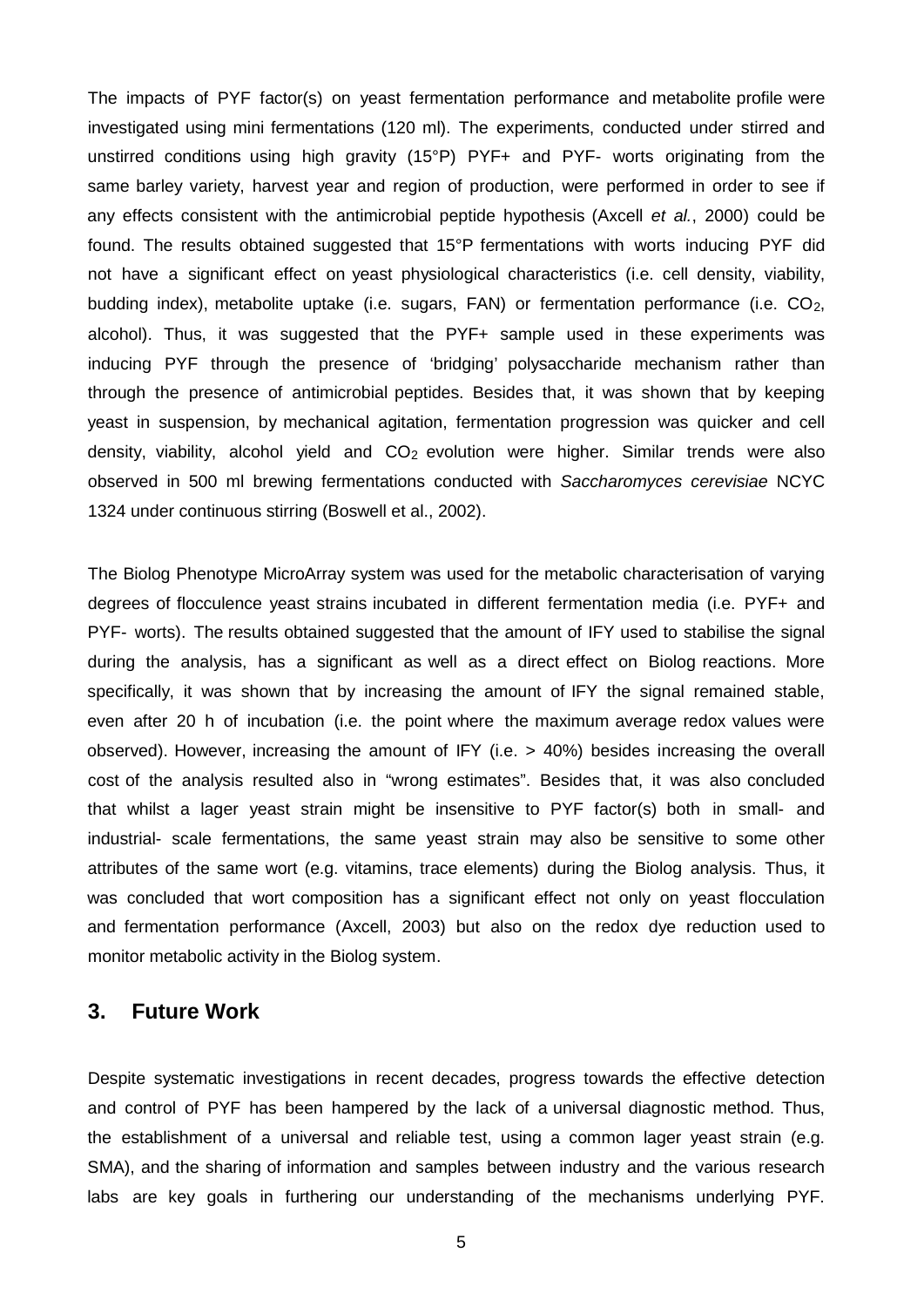Furthermore, developments in knowledge of the genetic and epigenetic regulation of flocculation (e.g. by using microarrays so as to detect potential differences in the expression of the *FLO* genes during PYF+ and PYF- fermentations) in commercially relevant lager brewing strains should help to explain some apparent inconsistencies observed in the incidence of this phenomenon.

In addition, the investigation of the impacts of PYF factor(s) on fermentation and metabolite profiles using the same lager yeast strain and a series of PYF+ and PYF- samples, belonging to the same barley variety, harvest year and region of production and known to have caused PYF both in industrial and small-scale fermentations, could further help towards the elucidation of the antimicrobial peptide hypothesis.

Since supplementation of 6 mg.I<sup>-1</sup> of linoleic acid and the use of the flocculent lager yeast SMA had a statistically significant impact of yeast flocculation, and therefore on the ability of our inhouse PYF assay to distinguish between PYF+ and PYF- worts, the use of an unsaturated fatty acid (e.g. 18:0) would also be an interesting and promising experiment.

### **4. References**

ARMSTRONG, K., & BENDIAK, D. (2007). Pyf malt: Practical brewery observations of fermentability. *Technical Quarterly - Master Brewers Association of the Americas, 44*(1), 40-46.

AXCELL, B. C. (2003). Impact of wort composition on flocculation. In K. A. Smart (Ed.), *Brewing yeast fermentation performance*, vol. 2 (pp. 120- 128). Oxford: Blackwell Science.

AXCELL, B. C., VAN NIEROP, S., & VUNDLA, W. (2000). Malt induced premature yeast flocculation. *Master Brewers Association of the AmericasTechnical Quarterly, 37*(4), 501-504.

BOSWELL, C. D., NIENOW, A. W., & HEWITT, C. J. (2002). Studies on the effect of mechanical agitation on the performance of brewing fermentations: Fermentation rate, yeast physiology, and development of flavor compounds. *Journal of the American Society of Brewing Chemists, 60*(3), 101-106.

GIBSON, B. R. (2011). 125th anniversary review: Improvement of higher gravity brewery fermentation via wort enrichment and supplementation. *Journal of the Institute of Brewing, 117*(3), 268-284.